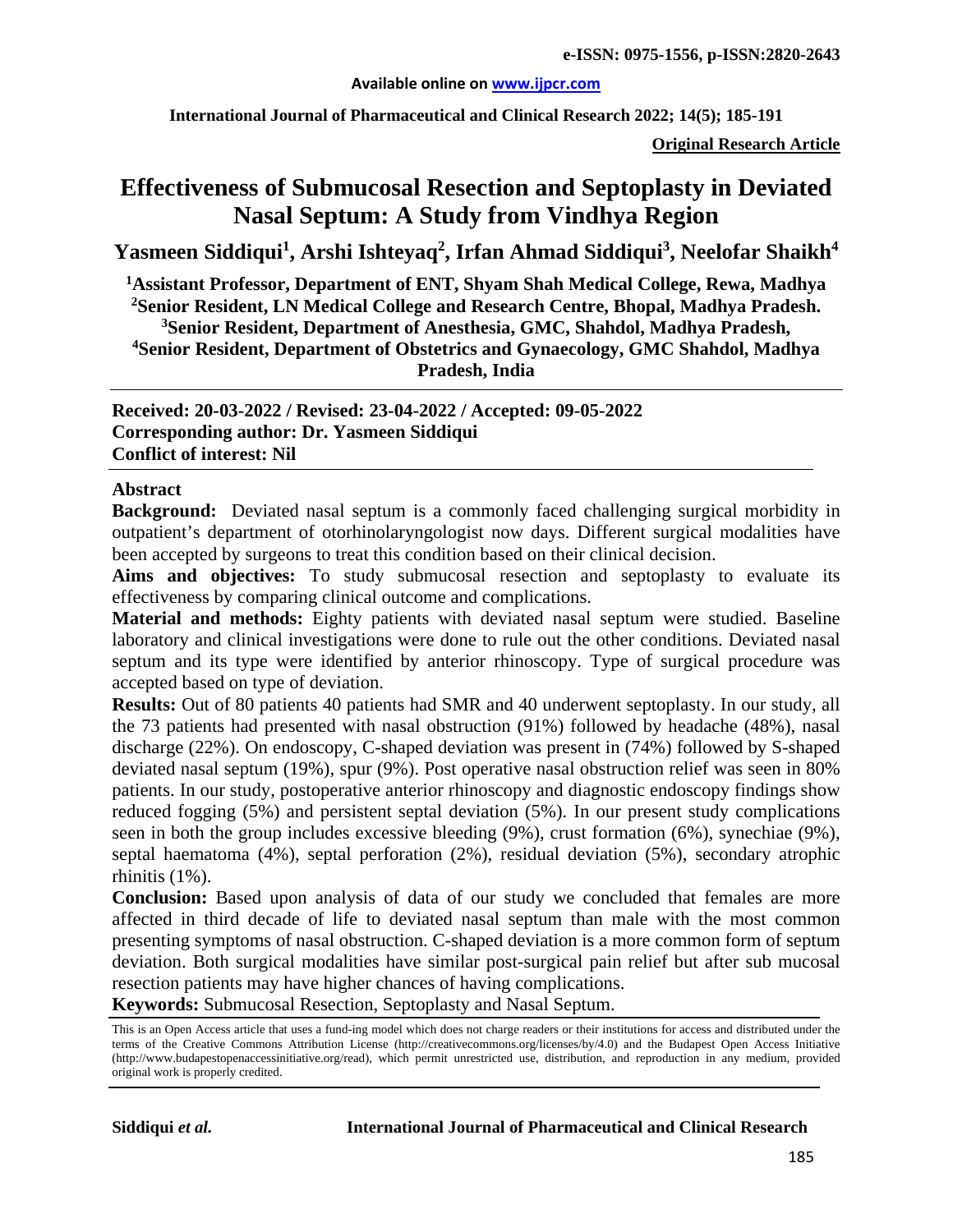# **Introduction**

Two halves of the nasal cavity are separated by cartilaginous or bony structure known as nasal septum. The most common clinical morbidity associated with ENT outpatient department is deviated nasal septum. It plays essential role in nasal obstruction symptoms like dry mouth due to chronic mouth breathing, aesthetic appearance of the nose, nasal congestion[1]. Septal deformity was classified by Mladina in six basic types and also seventh types which is a well-defined combination of other types. All types are divided into two major groups as "vertical" deformities, and "horizontal" ones[2]. Clinically septal deformities happens in two ways one may be due to accidental injury or direct pressure to septal components and other way combined septal deformity caused by compression across the maxillary bones from pressures occurring during pregnancy or parturition[3].

Surgical management of septal deformities have been remain challenging requires preoperative assessments of septal components, relationship with nasal skeleton, risk benefit assessment, and the surgical interventions meant to be executed in a precise manner[4]. It is indicated in case of uncontrolled nasal bleeding, airway obstruction, septal deformities which results in chronic mouth breathing, recurrent infections, facial pain and/or headaches due to septal spurs or obstructive sleep apnea[5]. It is essential to evaluate the degree of nasal obstruction which may done through the Nasal Obstruction Symptom Evaluation (NOSE) scale to find out whether patient is likely to get benefit after surgery[6].

Nasal deviation is corrected by two different surgeries called Submucosal Resection and Septoplasty depending upon type of deviation. Both are performed with objective to correct the deviated cartilage and bone of the nasal septum. Cottle's line divides

septum into anterior and posterior segments. It is a vertical line between the nasal process of frontal bone and nasal spine of maxillary crest. Septoplasty is preferred if the deviation lies anterior to the Cottle's line and submucosal resection if deviation is posterior to the line[7]. Septorhinoplasty is the treatment of choice when the nasal deviation is associated with external deviation of the nose. Submucosal resection preserves mucoperichondrial cartilaginous parts but having more chances of complications like septal perforation and saddling of nose. This limitation leads to emergence of septoplasty with minimal resection of nasal bone/cartilage[8].

Each surgical intervention has their advantages and limitations and need to consider preoperative and postoperative assessment of individual subject. The purpose of this study is to compare the surgical outcomes of submucosal resection and septoplasty.

## **Methods:**

This is the prospective comparative single centre interventional study and was conducted in the department of otorhinolaryngology, Shyam Shah Medical College, Rewa between October 2015 to September 2017. Patients were randomized into two groups. Forty patients were enrolled in each group. Septoplasty was preferred in one group and the other group underwent SMR. Inclusion criteria; age between 18 to 45 years who are diagnosed with symptomatic Deviated Nasal Septum and exclusion criteria; age above 45 years and below 18 years, refused to give consent, patients with allergic rhinitis, Septal surgery performed for other reasons such as an access to nasal and sinus tumour, pituitary surgery, upper respiratory tract infections, diabetes, hypertension, acute nasal trauma,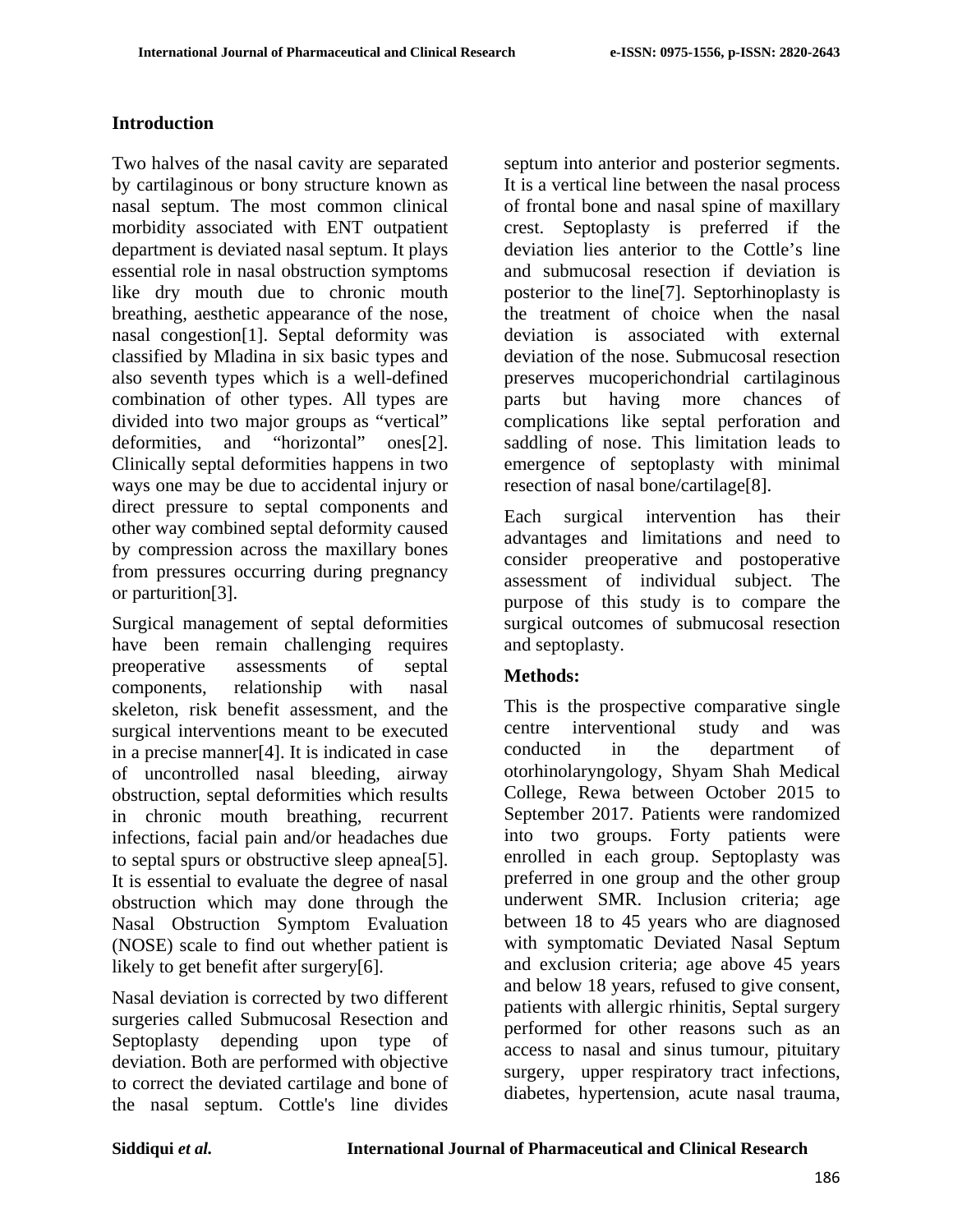adenoid hypertrophy and bleeding tendency, patient with associated external nasal deformity and congenital anomaly.

Selection was done based on detailed history and clinical examination in each case. Cold spatula test was performed followed by anterior rhinoscopy. To rule out other pathologies associated with nasal septum posterior rhinoscopy was performed. Deviated nasal septum was classified in C shaped, S-shaped, anterior dislocation, spurs or Septal thickening based on involvement of bony and cartilaginous parts. Routine blood investigations, including complete blood count, bleeding time, clotting time, Xray paranasal sinus and chest X-ray were done in all patients. Few of the patients underwent computed tomography. Diagnostic nasal endoscopy was done in all the patients included in the study. A correlation was established between clinical features and radiological findings. Comparison of complications is done with both groups. Prior to the surgery, the patient

was asked to fill in the SNOT-22 questionnaire. In this questionnaire, patients rated 22 different symptoms related to both nasal and general health on a score of 0 to 5 as below: 0 - No problem 1 - Very mild problem 2- Mild or slight problem 3 - Moderate 4 - Severe 5 - Very severe. The patients were assessed preoperatively and postoperatively at 1st week, first month and at 3 months for subjective relief of nasal symptoms and postoperative complications in both groups present.

## **Results**

Out of 80 patients, 40 patients in group A had submucous resection and 40 patients in group B had septoplasty. In group A 3 patients had age below 21 years, 21 patients between 21-30 years, 10 patients between 31-40 years and 6 patients between 41-50 years. In group B, 7 patients were below 21 years, 19 patients between 21-30 years, 9 patients between 31-40 years, 5 patients between 41-50 years.

| Age (year) | Group A (SMR) | Group B (Septoplasty) |
|------------|---------------|-----------------------|
|            |               |                       |
| $21 - 30$  |               | 19                    |
| $31 - 40$  | l O           |                       |
| $41 - 50$  |               |                       |
| Total      |               |                       |

**Table 1: Cross-tabulation between age distributions**

Out of 50 patients, 40 patients in group A had submucous resection and 40 patients in group B had septoplasty. In group A 38 patients had nasal obstruction, 20 patients had headache, 8 patients had nasal discharge, 5 patients had postnasal drip and

2 patients had hyposmia. In group B 35 patients had nasal obstruction, 18 patients had headache, 9 patients had nasal discharge, 2 patients had postnasal drip and 3 patients had hyposmia.

| Table 2: Cross-tabulation between pre-operative symptoms |  |  |
|----------------------------------------------------------|--|--|
|----------------------------------------------------------|--|--|

|                      |    | Clinical evidence   Group A (SMR)   Group B (Septoplasty) |
|----------------------|----|-----------------------------------------------------------|
| Nasal obstruction 38 |    | 35                                                        |
| Headache             | ററ |                                                           |
| Nasal discharge      |    |                                                           |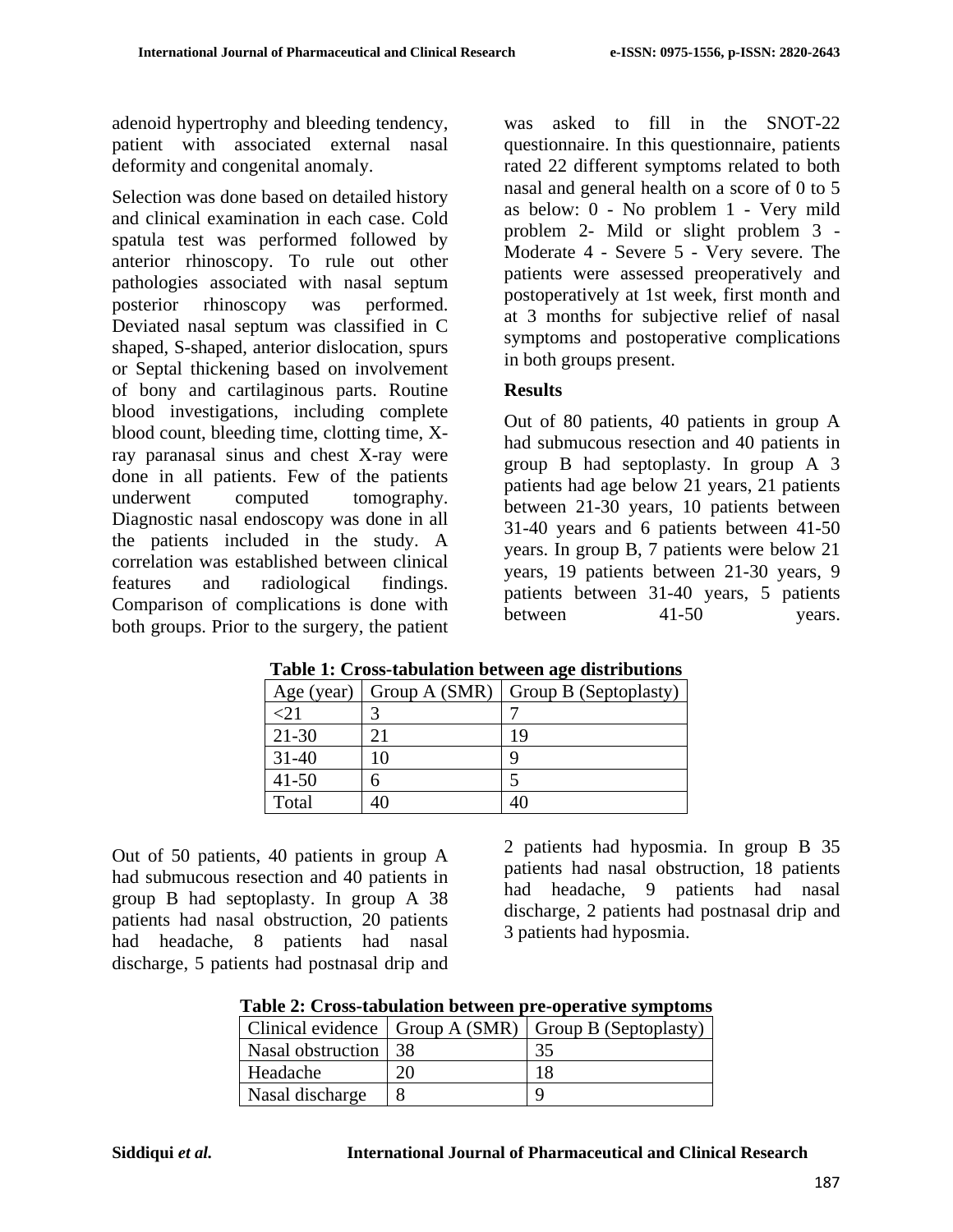| Post nasal drip |  |
|-----------------|--|
| Hyposmia        |  |
| Total           |  |

Out of 50 patients, 40 patients in group A had sub mucous resection and 40 patients in group B had septoplasty. In group A 13 patients had right sided C-shaped deviated nasal septum, 17 patients had left sided deviated nasal septum, 7 patients S- shaped

deviated nasal septum, 4 patients had spur. In group B, 12 patients had right sided Cshaped deviated nasal septum, 10 patients had left sided deviated nasal septum, 3 patients S- shaped DNS, 4 patients had spur.

| Table 3: Cross-tabulation between preoperative diagnostic endoscopy findings. |  |  |  |
|-------------------------------------------------------------------------------|--|--|--|
|-------------------------------------------------------------------------------|--|--|--|

| Diagnostic endoscopy findings |    | $\vert$ Group A (SMR) $\vert$ Group B (Septoplasty) |
|-------------------------------|----|-----------------------------------------------------|
| C shaped Right sided          |    |                                                     |
| C shaped Left sided           |    | 14                                                  |
| S shaped                      |    |                                                     |
| Spur                          |    |                                                     |
| Anterior dislocation          |    |                                                     |
| Total                         | 40 | 40                                                  |

Out of 50 patients, 25 patients in group A had submucous resection and 25 patients in group B had septoplasty. In group A 2 patients had nasal obstruction postoperatively and 1 patient in group B.

| Postoperative symptoms | Group A (SMR) | Group B (Septoplasty) |
|------------------------|---------------|-----------------------|
| Nasal obstruction      |               |                       |
| Headache               |               |                       |
| Nasal discharge        |               |                       |
| <b>PND</b>             |               |                       |
| Hyposmia               |               |                       |
| Epistaxis              |               |                       |

| Table 4: Cross-tabulation between post-operative symptoms. |  |
|------------------------------------------------------------|--|
|------------------------------------------------------------|--|

Out of 80 patients, 40 patients in group A had submucous resection and 40 patients in group B had septoplasty. In group A 1 patient had reduced fogging and 2 patients had persistent septal deformities. In group B 3 patients had reduced fogging and 2 patients had persistent septal deformities.

| Table 5: Cross-tabulation between postoperative diagnostic endoscopy findings |  |  |  |
|-------------------------------------------------------------------------------|--|--|--|
|                                                                               |  |  |  |

| Diagnostic endoscopic findings                   | Group A $(SMR)$ Group B $(Septoplasty)$ |
|--------------------------------------------------|-----------------------------------------|
| <b>CST</b> Reduced fogging                       |                                         |
| Persistent septal deformities (deviation/spur) 2 |                                         |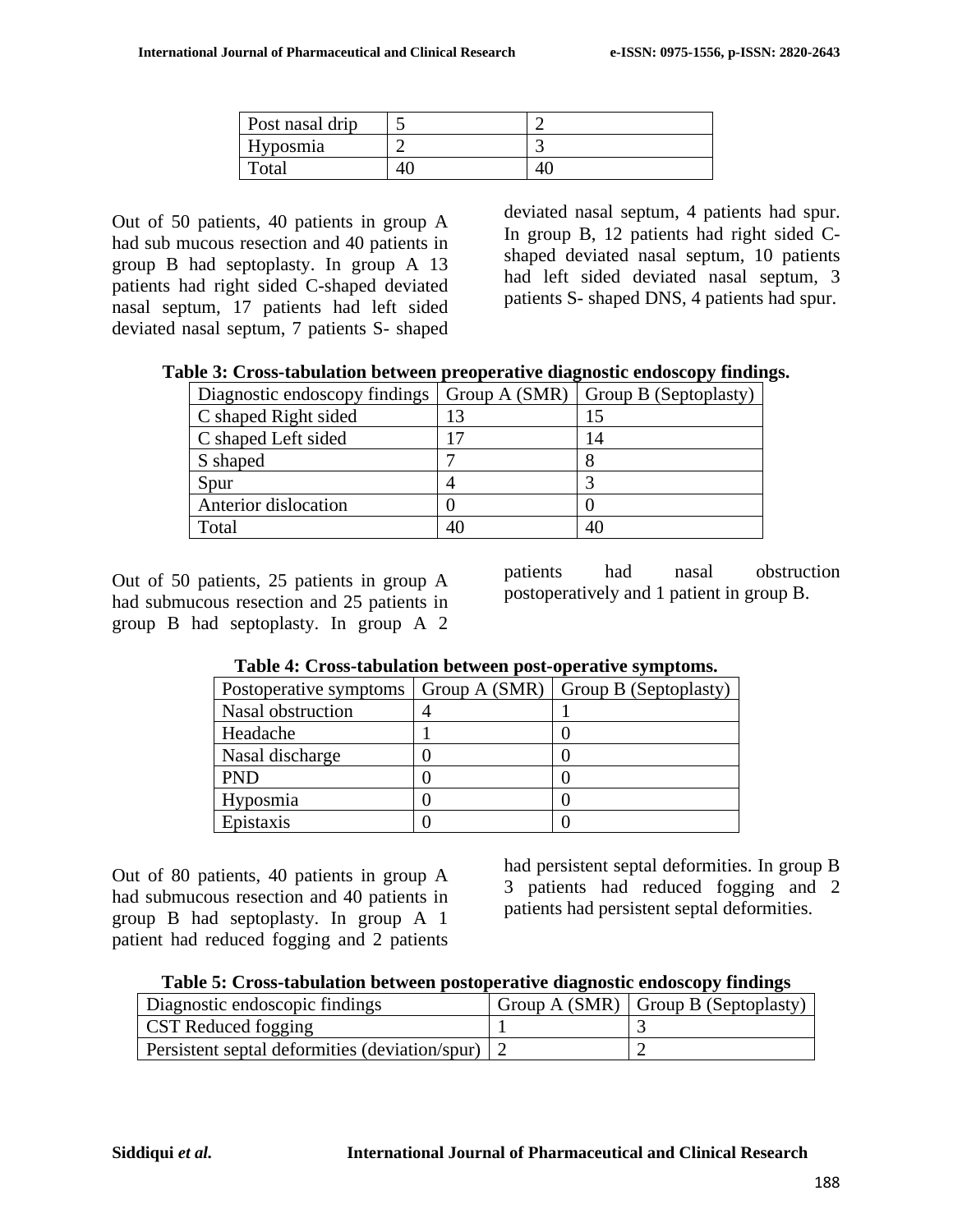Out of 80 patients, 40 patients in group A had submucous resection and 40 patients in group B had septoplasty. In group A 5 patients had bleeding, 4 patients had crust formation, 4 patients had synechiae, 2 patients had septal haematoma, 2 patients had septal perforations, 3 patients had residual deviation, and 1 had secondary atrophic rhinitis. In group B 2 patient had bleeding, 2 patients had crust formation, 3 patients had synechiae and 1 patient had residual deviation, 1 had septal hematoma. (figure 1)

| Complications               | Group A (SMR) | Group B (Septoplasty) |
|-----------------------------|---------------|-----------------------|
| Bleeding                    |               |                       |
| <b>Crust formation</b>      |               |                       |
| Synechiae                   |               | 3                     |
| Septal haematoma            |               |                       |
| Septal perforations         |               |                       |
| Residual deviation          |               |                       |
| Secondary atrophic rhinitis |               |                       |
| Saddling                    |               |                       |
| Columellar retraction       |               |                       |

**Table 6: Cross-tabulation between complications.**

### **Discussion**

Surgical correction of deviated nasal septum has modified since its inception, starting from radical septal resection to the preservation of the possible septal framework[12]. Endoscopic septoplasty is an attractive alternative to traditional headlight approach for septoplasty. Olphen had introduced the 6 phases of conventional septoplasty (a) gaining access to the septum; (b) correction of pathology; (c) removing pathology; (d) shaping removed cartilage and bone; (e) reconstruction of the septum; (f) stabilizing the septum[9].

In present study of 80 cases the age of the patients was varying between 18 years to 45 years and in the group who underwent septoplasty, the average age was 30.8 years (range was 18-45 years) and in the SMR group, the average age was 29.4 years (range was 18-45 years) and the overall average age was 30.1 years. This demographic data resembles the results of other studies in India[9].

A study done by Ahmad et al showed the maximum number of patients were seen in the age group of 21-30 years[10]. Leena et al. observed that most commonly affected subjects belonged to the 2nd and 3rd decades of life in both sexes[9]. There were 40 and 19 subjects from 21-30 years and 31- 40 years, respectively[9]. A study done by Padma et al. showed most commonly females were affected which is similar to our study[11].

In our present study, all the 73 patients had presented with the most common symptoms of nasal obstruction (91%) followed by headache (48%), nasal discharge (22%), postnasal drip (9%), hyposmia (7%) in both the group. The least common symptoms of epistaxis (0%) are not present in any patients. In a study done by Leena et al, it is stated the most prevalent complaint in the patients of deviated nasal septum among study subjects was nasal obstruction (74%), followed by nasal discharge (41%), headache (20%), postnasal drip (8%),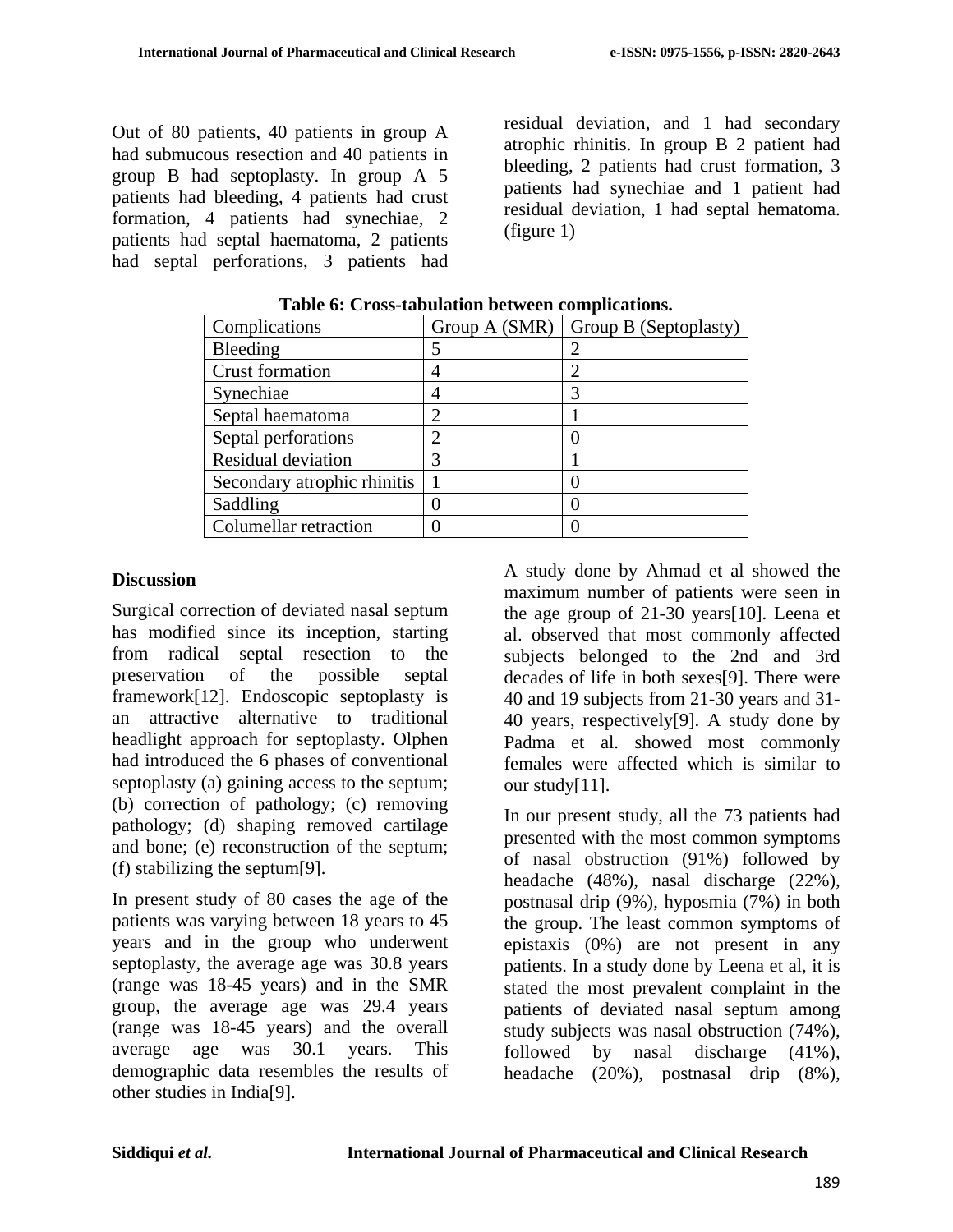bleeding (3%) which is similar to findings of our study[9].

In a study done by Ahmad et al it was observed that most common presenting complaint in patients of deviated nasal septum among study subjects was nasal obstruction (76%), headache (48%), nasal discharge (50%), postnasal drip (12%), bleeding (16%)[10].

In our study deviated nasal septum was the most common finding present in all the patients in which C-shaped deviation present in (74%) among these right-sided is (35%) and left-sided is (39%) followed by Sshaped deviated nasal septum (19%), spur (9%) while in study conducted by Padma et al. showed right sided in 52% patients and left-sided in 55% patients followed by Sshaped deviation in 17% and spur in 17% patients[11].

In our present study, postoperative symptoms like nasal block only present in 5 and headache in 1 patient. Other symptoms like nasal discharge, postnasal drip, hyposmia and epistaxis were not seen in any of the patients in both the group. In comparison to the present study, in the study performed by Teklal et al out of the 53 patients, 2 patients had nasal block, post nasal drip and persistent external deformity in both SMR and Septoplasty group[12]. The nasal discharge was present in 3 patients in both the SMR group and septoplasty group. Headache was observed in 5 patients in SMR group and 8 patients in septoplasty group. Epistaxis was observed in 1 patient who underwent septoplasty.

In our study, postoperative anterior rhinoscopy and diagnostic endoscopy findings show reduced fogging (5%) and persistent septal deviation (5%) while in other study postoperative anterior rhinoscopy and diagnostic endoscopy findings show reduced fogging (12%) and persistent septal deviation (12%)[12].

In our present study complications seen in both the group includes excessive bleeding (9%), crust formation (6%), synechiae (9%), septal haematoma (4%), septal perforation (2%), residual deviation (5%), secondary atrophic rhinitis (1%) which was similar to study conducted by Padma et al. showed complications in both the group includes excessive bleeding (8%), crust formation (8%), synechiae (12%), septal haematoma (4%), septal perforation (4%), residual deviation (6%).12

In comparison to the present study, in the study performed by Teklal et al, bleeding and crust formation was observed in 3 patients each in SMR group and 1 patient each in septoplasty group[13] while in our study septal perforation and septal hematoma was observed in 2 patients each in SMR group. The findings of our study is not different from study carried out by Agaman G et al.[12].

# **Conclusion**

Based upon analysis of data of our study we concluded that females are more affected in third decade of life to deviated nasal septum than male with the most common presenting symptoms of nasal obstruction and C-shaped deviation is a more common form of septum deviation. Both surgical modalities have similar post-surgical pain relief but after sub mucosal resection patients may have higher chances of complications.

## **References**

- 1. Hsia JC, Camacho M, Capasso R. Snoring exclusively during nasal breathing: a newly described respiratory pattern during sleep. Sleep Breath. 2014 Mar;18(1):159-64.
- 2. Mladina R. The role of maxillar morphology in the development of pathological septal deformities. Rhinology. 1987; 25:199–205.